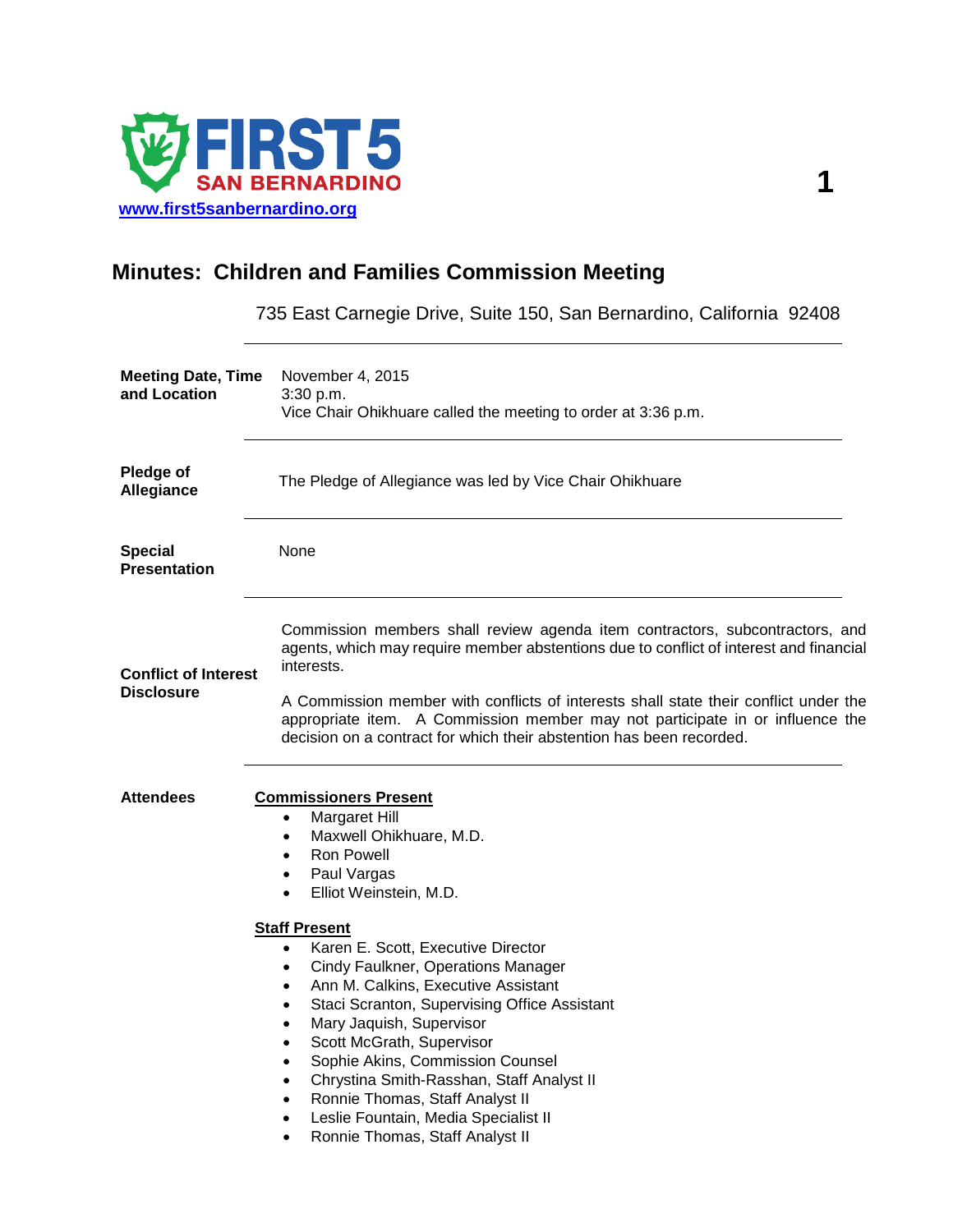| Report-<br><b>Margaret Hill</b><br><b>Advisory</b><br><b>Committee</b><br>Chair | The group met on October 22nd and discussed preliminary considerations of initiatives<br>from a "systems approach".<br>They will meet again at 11:30 a.m. on January 21, 2016 at First 5.                                                                                                                                                                                                                                                                                                                                                                                           |
|---------------------------------------------------------------------------------|-------------------------------------------------------------------------------------------------------------------------------------------------------------------------------------------------------------------------------------------------------------------------------------------------------------------------------------------------------------------------------------------------------------------------------------------------------------------------------------------------------------------------------------------------------------------------------------|
| Report-<br>Karen E. Scott<br><b>Executive</b><br><b>Director</b>                | ROAR – "Reach Out and Read – Explore the Possibilities"<br>The kick-off for this initiative, in partnership with the local chapter of the American<br>Academy of Pediatrics, is Thursday, November 5. F5SB will host a dinner for 35<br>interested pediatricians. Pediatricians will be guided through the process of joining this<br>national initiative, collecting and reporting data and changing the lives of their patients.<br>F5SB staff have been working closely with Dr. Edward Curry and Dr. Tomas Torices,<br>who have been instrumental in helping launch this event. |
|                                                                                 | ROAR has the potential to improve 3rd grade literacy competencies for the children in<br>our County. Employing this research based strategy, being delivered by the child's<br>pediatrician, one of the most trusted sources of care and advice for families, local<br>pediatricians will give each of their young patients a new book at each well-baby<br>checkup visit, beginning at 6 months of age. Valuable supportive and coaching<br>resource information will also be shared with parents at these visits.                                                                 |
|                                                                                 | F5SB hopes that ROAR & Explore the Possibilities is heard all over the County – with<br>all local pediatric and family physicians and clinics, schools, libraries, Preschool<br>Services, Housing Authority, early childhood education partners and most of all -<br>parents.                                                                                                                                                                                                                                                                                                       |
|                                                                                 | <b>Save the Dates:</b><br>Wednesday, January 6, 2016 – Program/Budget Workshop from 1 p.m. - 3 p.m. and<br>the regularly scheduled Commission meeting beginning at 3:30 p.m.                                                                                                                                                                                                                                                                                                                                                                                                        |
|                                                                                 | Friday, January 8, 2016 - a co-sponsored Policy Breakfast at California State<br>University, San Bernardino from $7:30$ a.m. $-10$ a.m. hosted by the Child Care<br>Resource Center and F5SB. Senator Connie Leyva will deliver an address on State<br>Policy and the Women's Caucus on Child Care. Camille Maben, Executive Director for<br>First 5 California, will address the Early Childhood Agenda. Over 200 attendees are<br>Commissioners are invited.<br>expected.                                                                                                         |
| <b>Changes to</b><br>the Agenda                                                 | None                                                                                                                                                                                                                                                                                                                                                                                                                                                                                                                                                                                |
|                                                                                 |                                                                                                                                                                                                                                                                                                                                                                                                                                                                                                                                                                                     |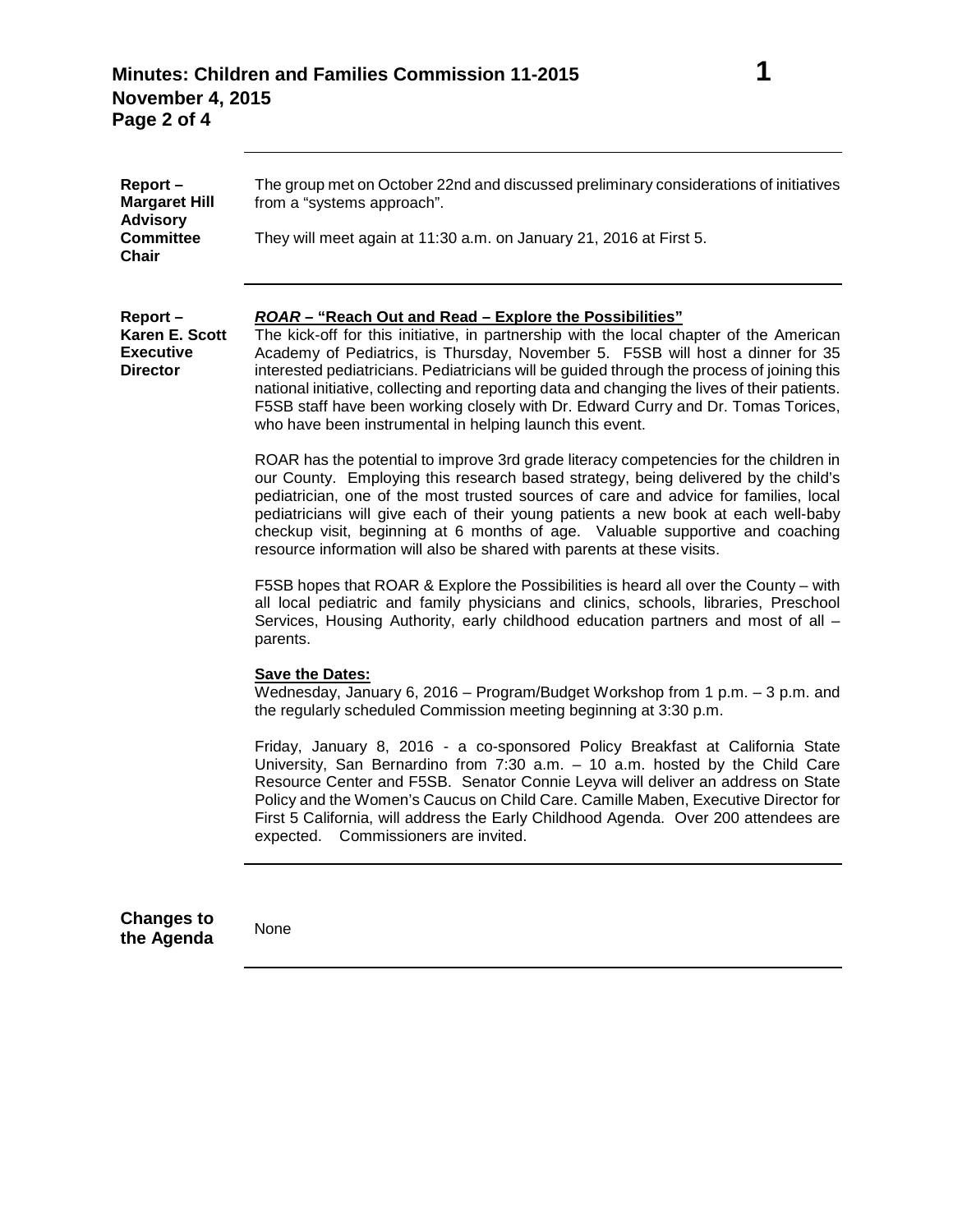| Item No. | <b>CONSENT</b>                                                                                                      |
|----------|---------------------------------------------------------------------------------------------------------------------|
|          | Approve minutes of October 7, 2015 Commission Meeting<br>(Presenter: Ann M. Calkins, Executive Assistant, 252-4252) |
| 2        | Approve Amended Minutes of September 2, 2015<br>(Presenter: Ann M. Calkins, Executive Assistant, 252-4252)          |

| <b>DISCUSSION</b>                                                                                                                                                                                                                                                                                                                                                                                                                                                                                                                                                                                                                                                                                                                                                                                                                                                                                                                                                                                                                                                                                                                                                                                                                                                                                                                                                                                                                                                                                                                                                                                                                                                         |
|---------------------------------------------------------------------------------------------------------------------------------------------------------------------------------------------------------------------------------------------------------------------------------------------------------------------------------------------------------------------------------------------------------------------------------------------------------------------------------------------------------------------------------------------------------------------------------------------------------------------------------------------------------------------------------------------------------------------------------------------------------------------------------------------------------------------------------------------------------------------------------------------------------------------------------------------------------------------------------------------------------------------------------------------------------------------------------------------------------------------------------------------------------------------------------------------------------------------------------------------------------------------------------------------------------------------------------------------------------------------------------------------------------------------------------------------------------------------------------------------------------------------------------------------------------------------------------------------------------------------------------------------------------------------------|
| Conduct Public Hearing of the Children and Families Commission for San<br>Bernardino County Annual Report for Fiscal Year 2014-2015.<br>(Presenter: Scott McGrath, Supervisor, 252-4259)                                                                                                                                                                                                                                                                                                                                                                                                                                                                                                                                                                                                                                                                                                                                                                                                                                                                                                                                                                                                                                                                                                                                                                                                                                                                                                                                                                                                                                                                                  |
| Commissioner Vargas expressed his appreciation for the excellent work done by<br>staff.                                                                                                                                                                                                                                                                                                                                                                                                                                                                                                                                                                                                                                                                                                                                                                                                                                                                                                                                                                                                                                                                                                                                                                                                                                                                                                                                                                                                                                                                                                                                                                                   |
| Commissioner Hill asked what impact First 5 has in remote areas. Mr. McGrath<br>answered that a contract through the "Save The Children" organization addresses<br>the early care and education needs of the remote areas.                                                                                                                                                                                                                                                                                                                                                                                                                                                                                                                                                                                                                                                                                                                                                                                                                                                                                                                                                                                                                                                                                                                                                                                                                                                                                                                                                                                                                                                |
| The Public Hearing was conducted. No comments were presented on this item.                                                                                                                                                                                                                                                                                                                                                                                                                                                                                                                                                                                                                                                                                                                                                                                                                                                                                                                                                                                                                                                                                                                                                                                                                                                                                                                                                                                                                                                                                                                                                                                                |
| Conduct Public Hearing for the Children and Families Commission of San<br>Bernardino County Annual Audit for Fiscal Year 2014-2015.<br>(Presenter: Jennie Randolph, Accountant III, 252-4271)                                                                                                                                                                                                                                                                                                                                                                                                                                                                                                                                                                                                                                                                                                                                                                                                                                                                                                                                                                                                                                                                                                                                                                                                                                                                                                                                                                                                                                                                             |
| Jennie Randolph, Accountant III for First 5 San Bernardino introduced David<br>Showalter from Vavrinek, Trine, Day and Co., LLP who presented to the<br>Commission the following finding. Correction action for the finding and target date<br>for implementation is listed below:                                                                                                                                                                                                                                                                                                                                                                                                                                                                                                                                                                                                                                                                                                                                                                                                                                                                                                                                                                                                                                                                                                                                                                                                                                                                                                                                                                                        |
| Finding 2015-001: Conflict of Interest Policy<br>Criteria: Per the Standards and Procedures for Audits of Local Entities<br>Administering the California Children and Families Act, the County commissions<br>must adopt, for commission members, conflict-of-interest policies that are consistent<br>with applicable state law. The Commission has adopted a Conflict of Interest Policy<br>in accordance with the Political Reform Act, Government Code Section 81000, et<br>seq., which requires state and local government agencies to adopt and promulgate<br>conflict of interest codes. The Fair Political Practices Commission has adopted a<br>regulation, 2 California Code of Regulations Section 18730, which contains the<br>terms of a standard conflict of interest Code. According to the regulation, all persons<br>assuming designated positions shall file statements within 30 days after assuming<br>the designated positions.<br>Finding: One of the Commissioners did not timely file the Form 700 in accordance<br>with the Commission's Conflict of Interest Policy.<br>Corrective Action: The Commission will calendar a date to send out reminders<br>annually to give enough time for filers to complete the Form 700 by April 1 <sup>st</sup> as<br>required. In addition, a checklist will be created that will include the name and date<br>each form is received and will be signed by the Executive Director when all forms<br>have been received. When new Commissioners come into office a Form 700 will<br>be given immediately and collected during the new Commissioner orientation which<br>will occur within 30 days of service. |
| Target Date for Implementation: January 2016.                                                                                                                                                                                                                                                                                                                                                                                                                                                                                                                                                                                                                                                                                                                                                                                                                                                                                                                                                                                                                                                                                                                                                                                                                                                                                                                                                                                                                                                                                                                                                                                                                             |
|                                                                                                                                                                                                                                                                                                                                                                                                                                                                                                                                                                                                                                                                                                                                                                                                                                                                                                                                                                                                                                                                                                                                                                                                                                                                                                                                                                                                                                                                                                                                                                                                                                                                           |